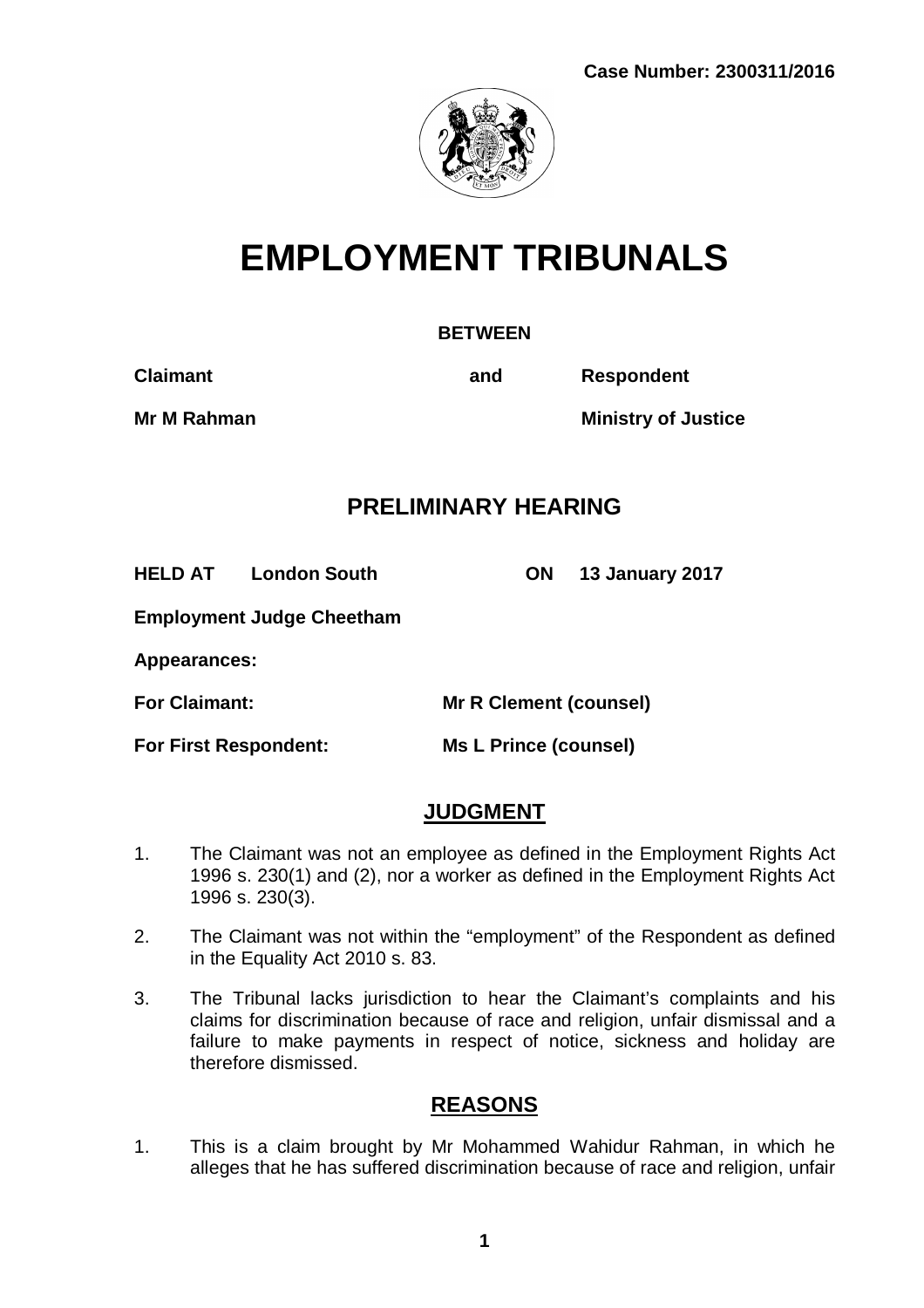dismissal and a failure to make payments in respect of notice, sickness and holiday.

- 2. However, before any substantive hearing could take place, his claim was listed for this Preliminary Hearing to consider the following:
	- 2.1 whether the claims should be dismissed because the Claimant was not an employee of the Respondent as defined in the Employment Rights Act 1996 s. 230(1) and (2).
	- 2.2 Whether the claims should be dismissed because the Claimant was not a worker of the Respondent as defined in the Employment Rights Act 1996 s. 230(3).
	- 2.3 Whether the claims should be dismissed because the Claimant was not within the "employment" of the Respondent as defined in the Equality Act 2010 s. 83.
- 3. At this hearing, the Tribunal heard evidence from Mr Rahman and for the Respondent – from Michael Kavanagh (Chaplain General, Head of Chaplaincy and Faith Services) and Mohamed Yusuf Ahmed (Managing Chaplain at HMP Brixton).
- 4. It is worth noting that this was a case where each of the witnesses was plainly seeking to assist the Tribunal by providing helpful and truthful evidence, even where that did not assist their case. The Tribunal was also assisted by counsel for both parties; in particular, it is grateful to Mr Clement, who was acting at short notice, but nevertheless said everything that could be said on the Claimant's behalf.

## **The Law**

5. Under the Employment Rights Act 1996 s.230:

*(1) In this Act "employee" means an individual who has entered into or works under (or, where the employment has ceased, worked under) a contract of employment.*

*(2) In this Act "contract of employment" means a contract of service or apprenticeship, whether express or implied, and (if it is express) whether oral or in writing.*

*(3) In this Act "worker" (except in the phrases "shop worker" and "betting worker") means an individual who has entered into or works under (or, where the employment has ceased, worked under)—*

*(a) a contract of employment, or*

*(b) any other contract, whether express or implied and (if it is express) whether oral or in writing, whereby the individual undertakes to do or*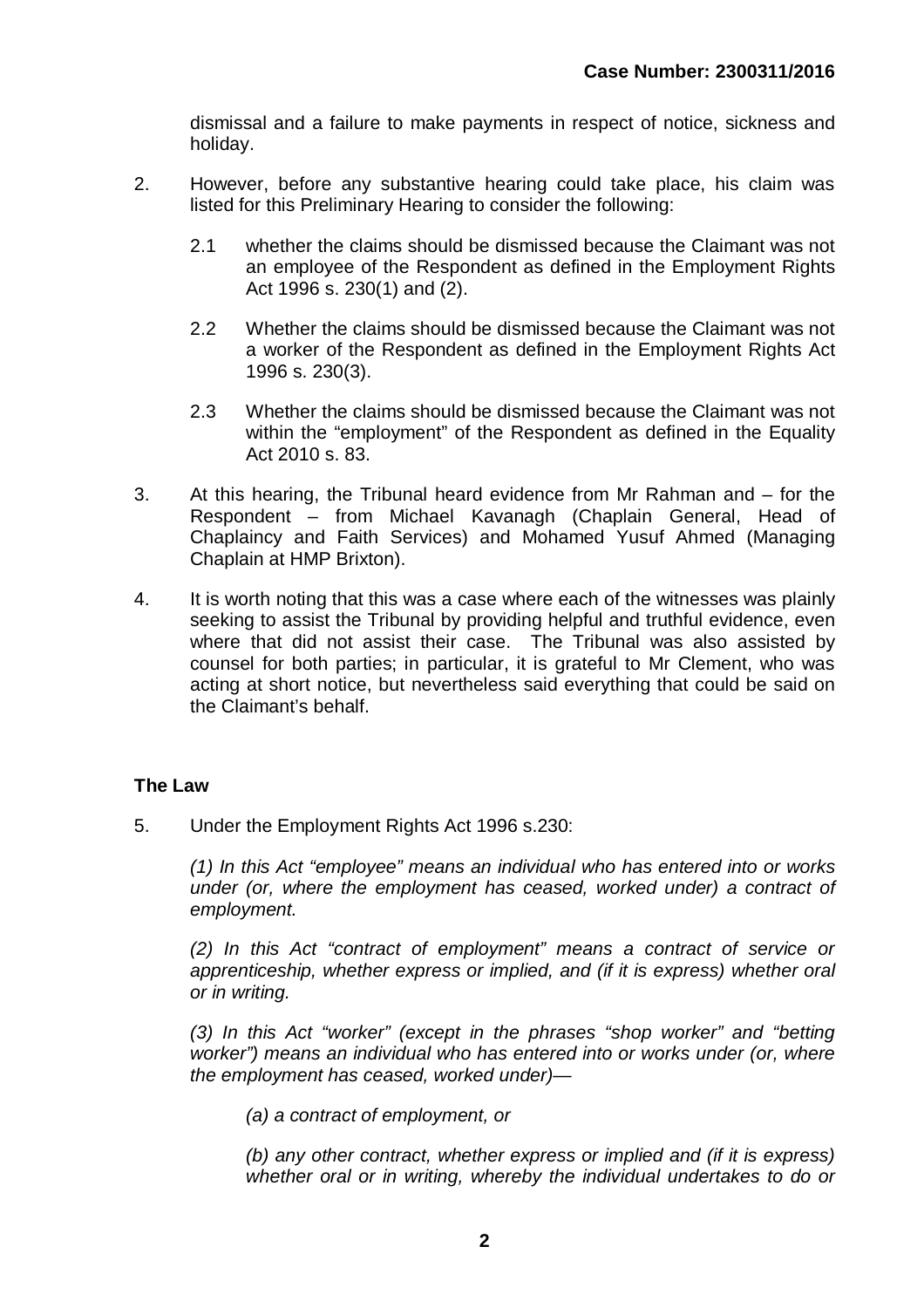*perform personally any work or services for another party to the contract whose status is not by virtue of the contract that of a client or customer of any profession or business undertaking carried on by the individual;*

*and any reference to a worker's contract shall be construed accordingly.*

6. Under the Equality Act 2010 s.83(2):

*"Employment" means—*

- *(a) employment under a contract of employment, a contract of apprenticeship or a contract personally to do work;*
- 7. The Tribunal was referred to the well-established guidance in Ready Mixed Concrete v Minister of Pension and National Insurance [1968] 2 QB 497, as well as Jivraj v Haswani [2011] IRLR 827, Market Investigations Ltd v Minister of Social Security [1969] 2 QB 173 and Bates van Winkelhof v Clyde & Co LLP [2012] IRLR 553 (the EAT decision). The Claimant's witness statement referred to a number of additional authorities, which it is not necessary to list.

## **Findings of fact**

- 8. The Chaplaincy team in prisons is made up of a mix of employed chaplains and what are termed "sessional" chaplains. There is a four-stage selection process for employed chaplains, with appointment through "fair and open competition". If selected and employed, their terms and conditions of employment provide them with the usual benefits of sick pay, holiday pay, notice and so on. They are also enrolled into the Civil Service pension scheme.
- 9. Sessional chaplains are appointed under the Prisons Act 1952 s.10 on an ad hoc basis depending on the needs of a particular prison. Their hours may vary (but equally, they might work regular hours) and they do not receive benefits such as holiday or sick pay. They are paid an hourly rate, although their tax and National insurance are deducted at source. Sessional chaplains are not subject to attendance, performance or conduct procedures.
- 10. Mr Kavanagh's evidence, which the Tribunal accepted, was that a sessional chaplain could not become an employed chaplain other than by going through the selection process.
- 11. Employed chaplains have a number of "statutory duties", such as dealing with newly received prisoners, dealing with vulnerable prisoners and those who are segregated. Sessional chaplains might assist with these duties, but would generally be working fewer hours and engaged to cover specific classes or duties.
- 12. The Claimant is a Muslim chaplain. In 2006, he started work as a sessional chaplain at HMP Wormwood Scrubs, moving to HMP Brixton in 2010. He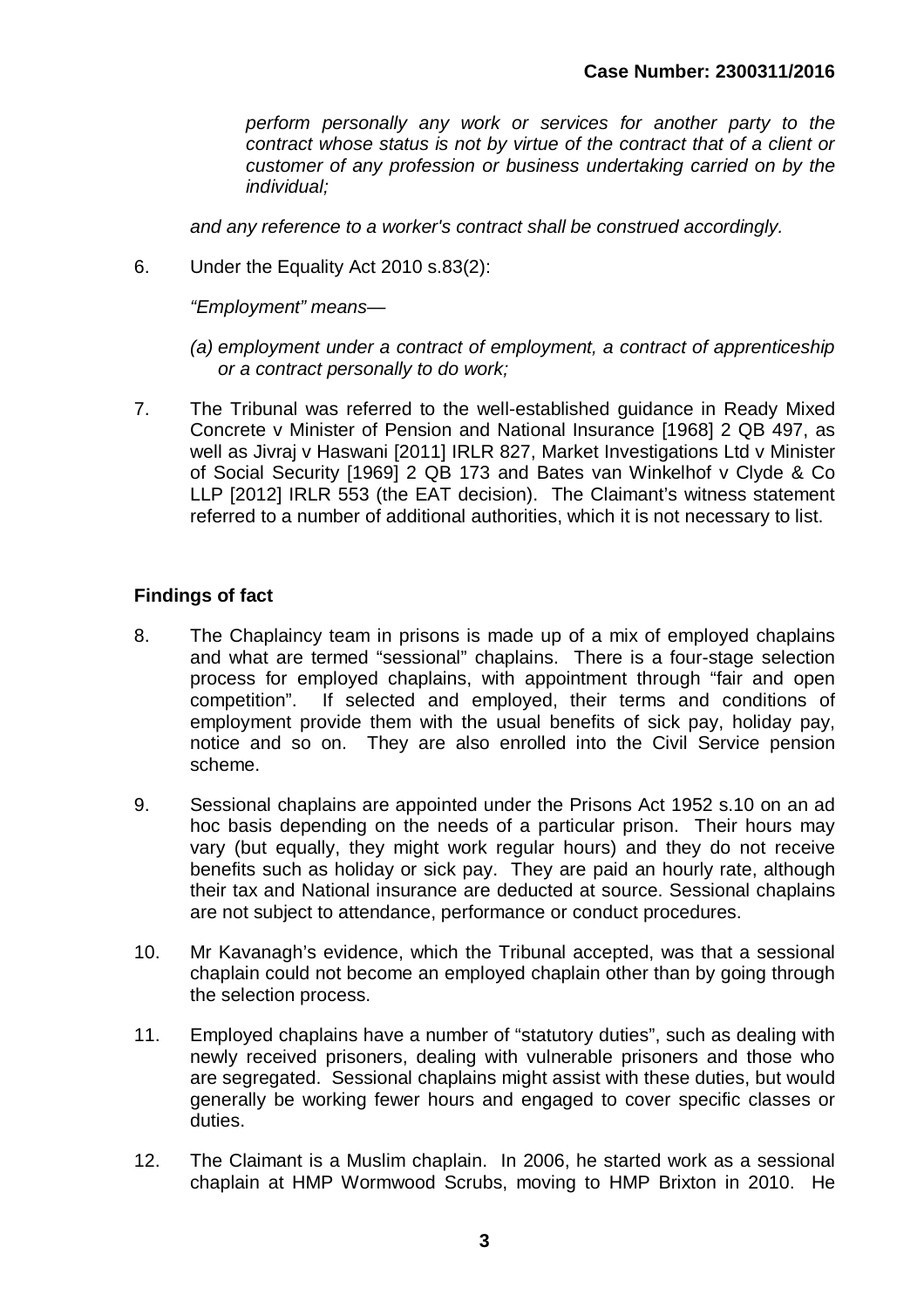started work as a result of a personal referral, so never went through any appointment process. In fact, HMP Wormwood Scrubs was the Claimant's first job following his graduation from a religious institution.

- 13. The Claimant did not have a written contract, although the Tribunal was shown an unsigned example of a contract for sessional chaplains, which emphasised the lack of mutual obligations. He placed great reliance in this hearing on documents such as his pay slips and P60, which referred to him as an employee and to the National Offender Management Service as his employee. His hours were originally 40 per week, but these were reduced to 30 hours per week in 2010 and then reduced to nearer 20 hours. He worked three days per week and was paid by the hour. The Claimant had regular classes to attend and carried out the same duties each week, although the pay slips did suggest some variation in hours and therefore pay.
- 14. Given that all chaplains were working in a controlled environment, sessional chaplains had to observe the same rules and security requirements as employed chaplains.
- 15. The Claimant said in evidence that, in 2010, he was promised that he would be made a permanent employee. He was told that, if he were an employee, he would receive holiday pay. However, there was no change to his working pattern and he was not given a contract or any contractual benefits.
- 16. The Tribunal heard some evidence about the provision of a substitute. As is usually the case in preliminary hearings dealing with employment status, the Respondent emphasised the Claimant's ability to provide a substitute and – again as is usually the case – the reality was more limited, because any substitute would not only have to be a Muslim chaplain, but also have the necessary clearance.
- 17. The Claimant had some daily contact with Mr Ahmed and, for example, they would often eat together during the day. As colleagues sharing the same faith, they obviously had much in common.
- 18. The Claimant was dismissed with effect from 11 November 2015, but the Tribunal does not need to make any findings about that termination at this hearing, save to note that there was no notice period.

## **Conclusions**

- 19. The Claimant's case is that, at some undefined point, his status changed from a sessional chaplain to an employed chaplain.
- 20. Before dealing with that, it is sensible to consider the status of sessional chaplains. On the evidence (including from the Claimant himself), there is an absence of any mutual obligation in the engagement of sessional chaplains. They are engaged on an ad hoc basis to cover sessions, without either a guarantee from the Respondent of further work or any commitment from the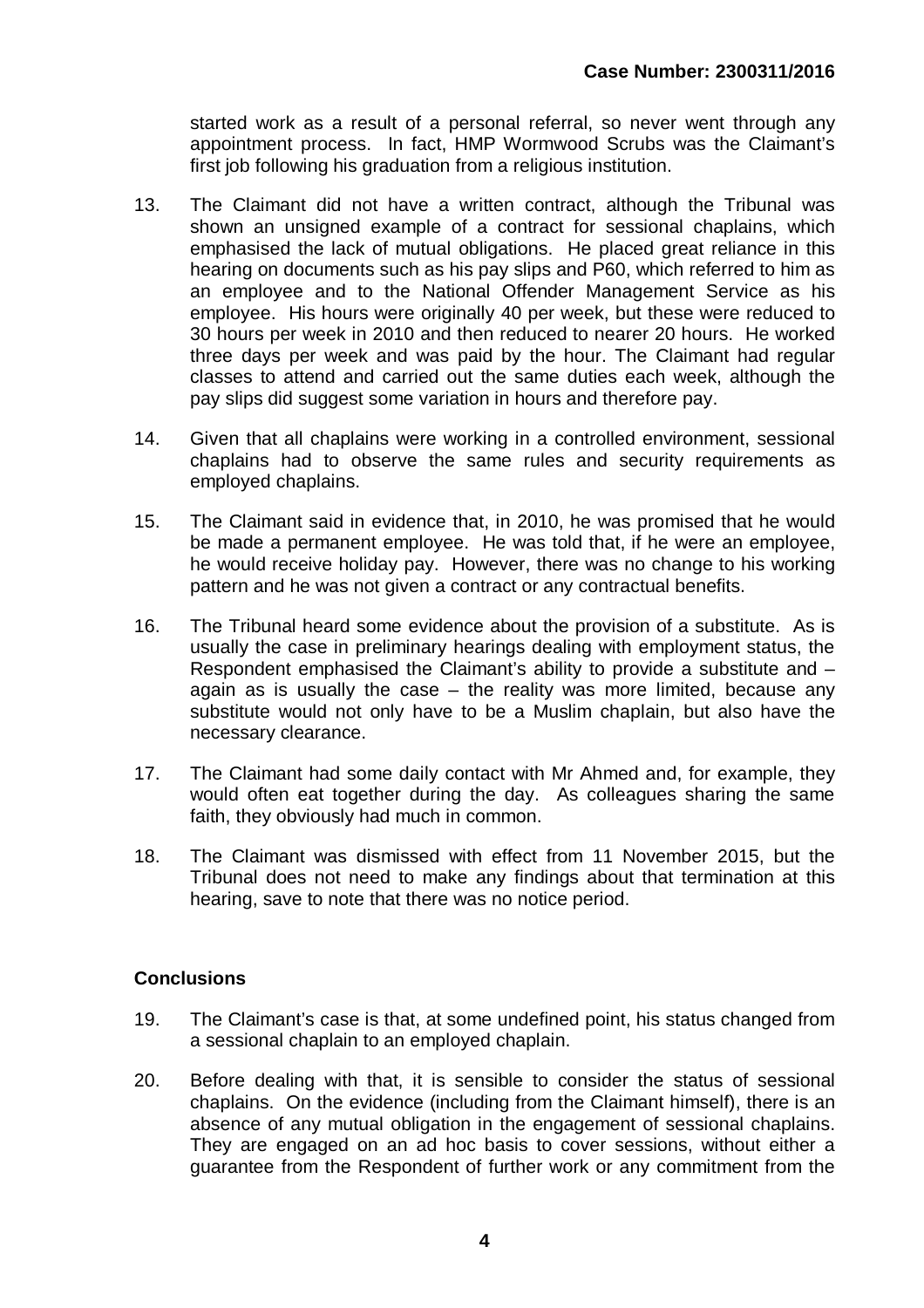chaplain to provide that. They are not subject to conduct or capability procedures, do not receive holiday pay or pay if they are absent through sickness and they are not obliged to cover any of the statutory duties.

- 21. The labelling of documents such as pay slips with the word "employee" or "employer" is no more than that: labels on documents used across the service. One can see how they might encourage someone to think that was an accurate label, but they cannot be determinative.
- 22. The reality of providing substitutes is limited by the very small group of those who could act as substitutes, but nevertheless the Claimant did say that he could get a friend in NOMS to cover for him.
- 23. The Tribunal's conclusion is that sessional workers are not employees within the statutory definitions, as there is no mutuality of obligation and the sessional chaplain does not work under a contract of employment. A sessional chaplain is an independent provider of the particular services and is able to choose what he or she does or does not do, without sanction (apart from termination). There is an absence of control in the relationship, as opposed to necessary management and the application of rules common to all those who work in a prison. In the circumstances, a sessional chaplain is not a worker either.
- 24. Therefore, if it is accepted that the Claimant was a sessional chaplain when he was first engaged, the question then becomes whether his status ever changed.
- 25. The Claimant, who as noted above was completely open and honest in his evidence, told the Tribunal that he wanted to become an employed chaplain, but nothing changed. He is right. Whilst it is completely understandable that time and familiarity with his role would encourage him to think in terms of permanence, the legal reality was that his status did not change and he remained a sessional chaplain until his engagement was terminated.
- 26. As a footnote, the mere fact that a competitive process is followed in employing chaplains does not mean that, in law, a chaplain who is not recruited through that process could not be an employee. It was submitted by the Respondent that, if it was found that the Claimant was an employee, then by virtue of that status having been attained without following the requirements of the Civil Service Order in Council 1995 (now revoked by the Constitutional Reform and Governance Act 2010), his appointment would be ultra vires and illegal. Whether that is right or not, it is not an issue that the Tribunal needed to decide.
- 27. The Claimant was a sessional chaplain from his engagement in 2006 until the termination of his engagement in 2015. As such he was neither an employee, nor a worker within the various statutory definitions and it follows that the Tribunal does not have jurisdiction to hear his complaints, which are therefore dismissed.
- 28. The Claimant will certainly think that is a harsh decision and it is probably of